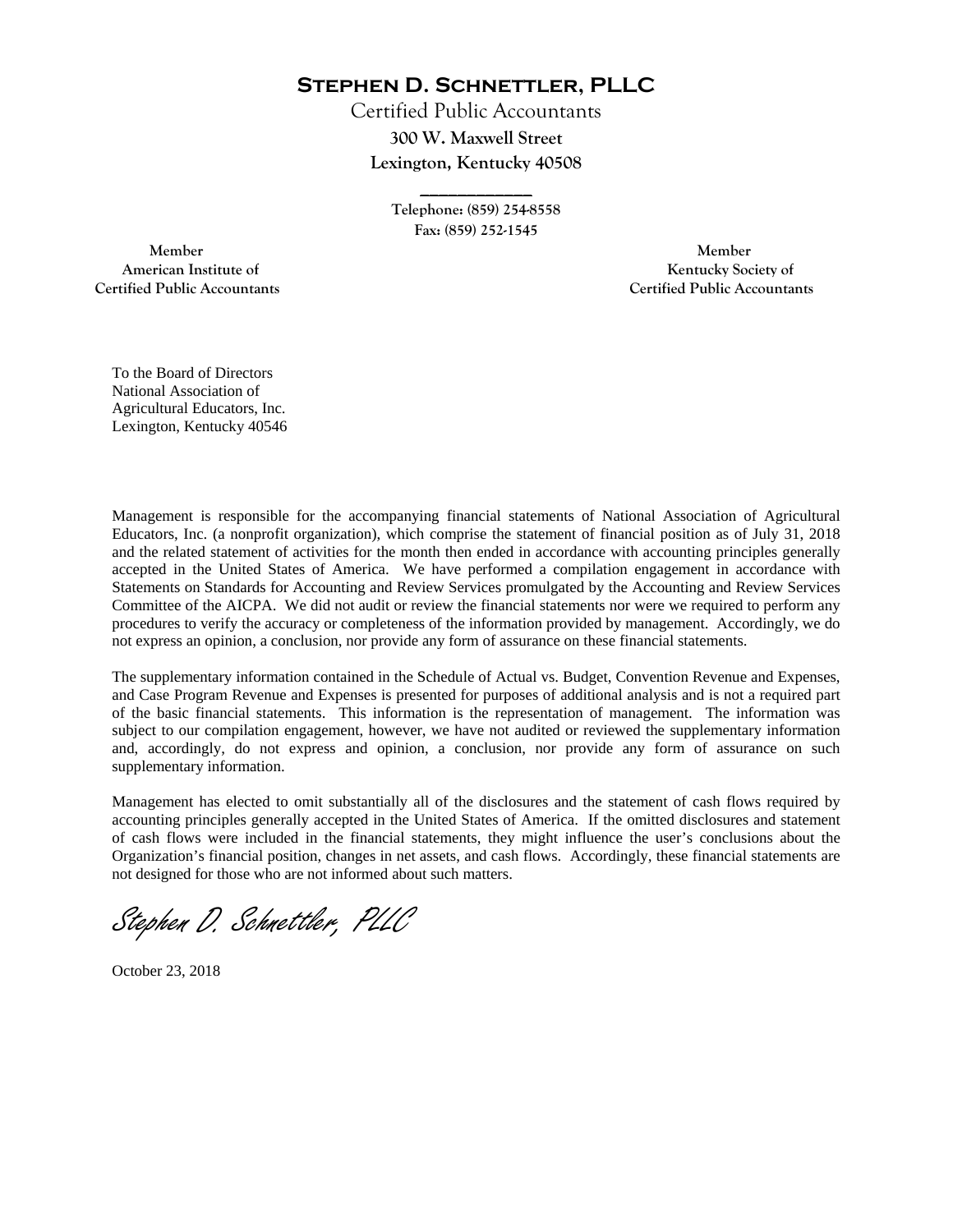# NATIONAL ASSOCIATION OF AGRICULTURAL EDUCATORS, INC. **Statement of Financial Position** July 31, 2018

| <b>ASSETS</b>                           |                 |
|-----------------------------------------|-----------------|
| Cash on deposit                         | \$<br>668,100   |
| Investments - operating fund            | 772,770         |
| Investments - life membership fund      | 268,202         |
| Accounts receivable                     | 479,879         |
| Inventory                               | 5,000           |
| Prepaid expenses                        | 18,040          |
| Property and equipment - CASE           | 314             |
| Property and equipment                  | 11,606          |
| <b>TOTAL ASSETS</b>                     | \$<br>2,223,911 |
| <b>LIABILITIES AND NET ASSETS</b>       |                 |
| <b>LIABILITIES</b>                      |                 |
| Accounts payable                        | \$<br>178,348   |
| Accrued leave payable                   | 39,221          |
| Other current liabilities               | 7,813           |
| <b>TOTAL LIABILITIES</b>                | 225,382         |
| <b>NET ASSETS</b>                       |                 |
| Unrestricted net assets:                |                 |
| Current operation                       | 1,094,629       |
| Board designated for special purposes   | 214,775         |
| Temporarily restricted net assets       | 1,550           |
| <b>CASE Project</b>                     | 687,575         |
| <b>TOTAL NET ASSETS</b>                 | 1,998,529       |
| <b>TOTAL LIABILITIES AND NET ASSETS</b> | \$<br>2,223,911 |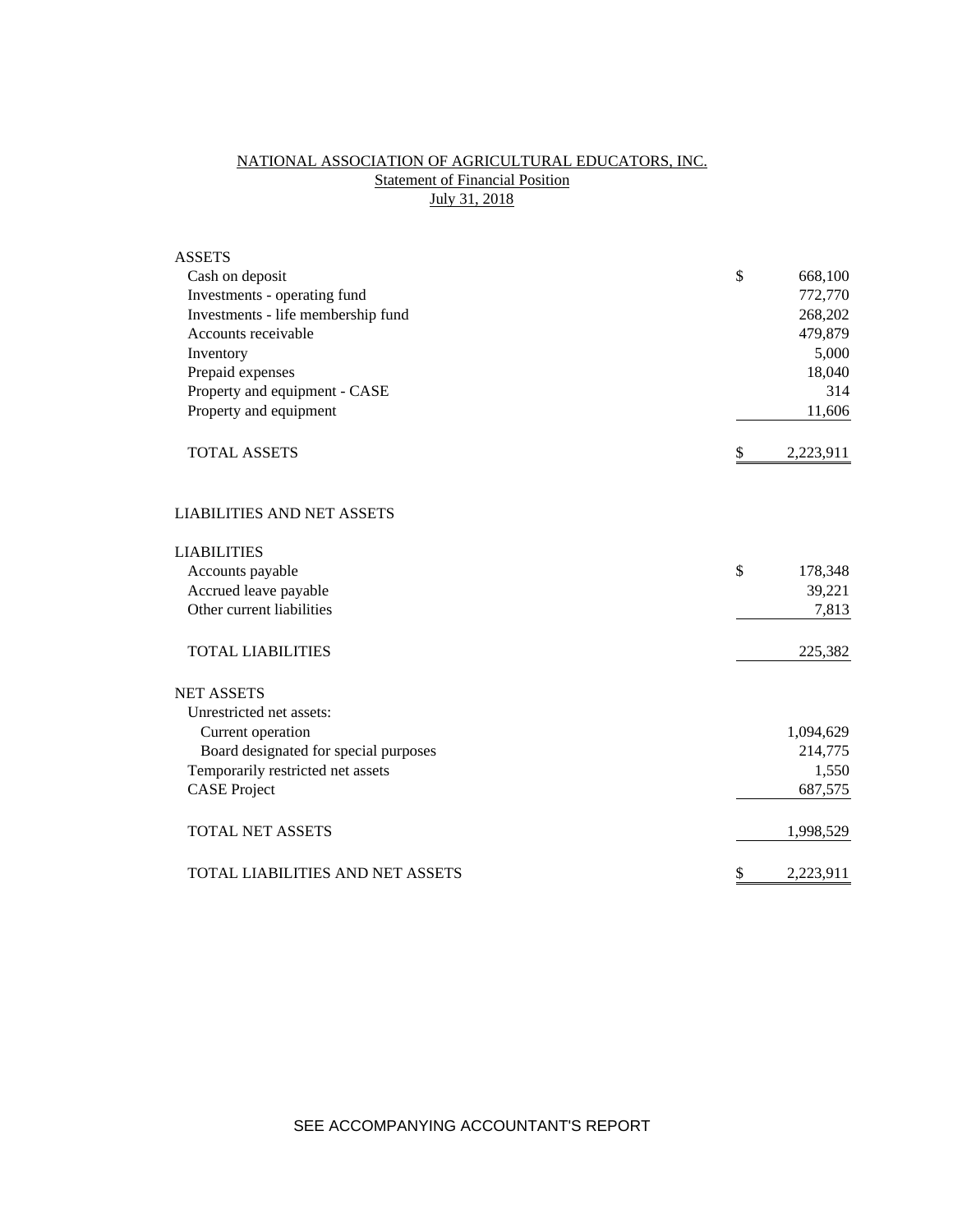# NATIONAL ASSOCIATION OF AGRICULTURAL EDUCATORS, INC. Statement of Activities For the One Month Ended July 31, 2018

|                                       | Unrestricted |                       |    |                     |                           |       |                 |              |           |
|---------------------------------------|--------------|-----------------------|----|---------------------|---------------------------|-------|-----------------|--------------|-----------|
|                                       |              | Current<br>Operations |    | Board<br>Designated | Temporarily<br>Restricted |       | CASE<br>Project |              | Total     |
| Revenue, Gains and Losses             |              |                       |    |                     |                           |       |                 |              |           |
| Membership dues                       | \$           | 34,745                | \$ |                     | \$                        |       | \$              | $\mathbb{S}$ | 34,745    |
| Convention registration               |              |                       |    |                     |                           |       |                 |              |           |
| Sponsorship and awards                |              |                       |    |                     |                           |       |                 |              |           |
| Merchandise sales                     |              | 2,439                 |    |                     |                           |       |                 |              | 2,439     |
| Contributions                         |              |                       |    |                     |                           |       |                 |              |           |
| Net realized and unrealized           |              |                       |    |                     |                           |       |                 |              |           |
| gains (losses) on securities          |              | 20,996                |    |                     |                           |       |                 |              | 20,996    |
| Interest and dividends                |              | 1,198                 |    |                     |                           |       |                 |              | 1,198     |
| FFA Foundation projects               |              |                       |    |                     |                           |       |                 |              |           |
| CASE Program income                   |              |                       |    |                     |                           |       | 374,952         |              | 374,952   |
| Other income                          |              | 2,615                 |    |                     |                           |       |                 |              | 2,615     |
| Total Revenue, Gaines and Losses      |              | 61,993                |    |                     |                           |       | 374,952         |              | 436,945   |
| Net Assets Released from Restrictions |              |                       |    |                     |                           |       |                 |              |           |
| Total Revenue, Gains and Losses       |              |                       |    |                     |                           |       |                 |              |           |
| and Reclassifications                 |              | 61,993                |    |                     |                           |       | 374,952         |              | 436,945   |
| Expenses                              |              |                       |    |                     |                           |       |                 |              |           |
| General expenses                      |              | 67,505                |    |                     |                           |       |                 |              | 67,505    |
| FFA Foundation projects               |              | 61,948                |    |                     |                           |       |                 |              | 61,948    |
| <b>CASE Program expenses</b>          |              |                       |    |                     |                           |       | 311,064         |              | 311,064   |
| Convention expenses                   |              | 836                   |    |                     |                           |       |                 |              | 836       |
| Total expenses                        |              | 130,289               |    |                     |                           |       | 311,064         |              | 441,353   |
| INCREASE (DECREASE) IN NET ASSETS     |              | (68, 296)             |    |                     |                           |       | 63,888          |              | (4, 408)  |
| NET ASSETS AT BEGINNING OF PERIOD     |              | 1,162,925             |    | 214,775             |                           | 1,550 | 623,687         |              | 2,002,937 |
| NET ASSETS AT END OF PERIOD           | \$           | 1,094,629             | \$ | 214,775             | \$                        | 1,550 | \$<br>687,575   | \$           | 1,998,529 |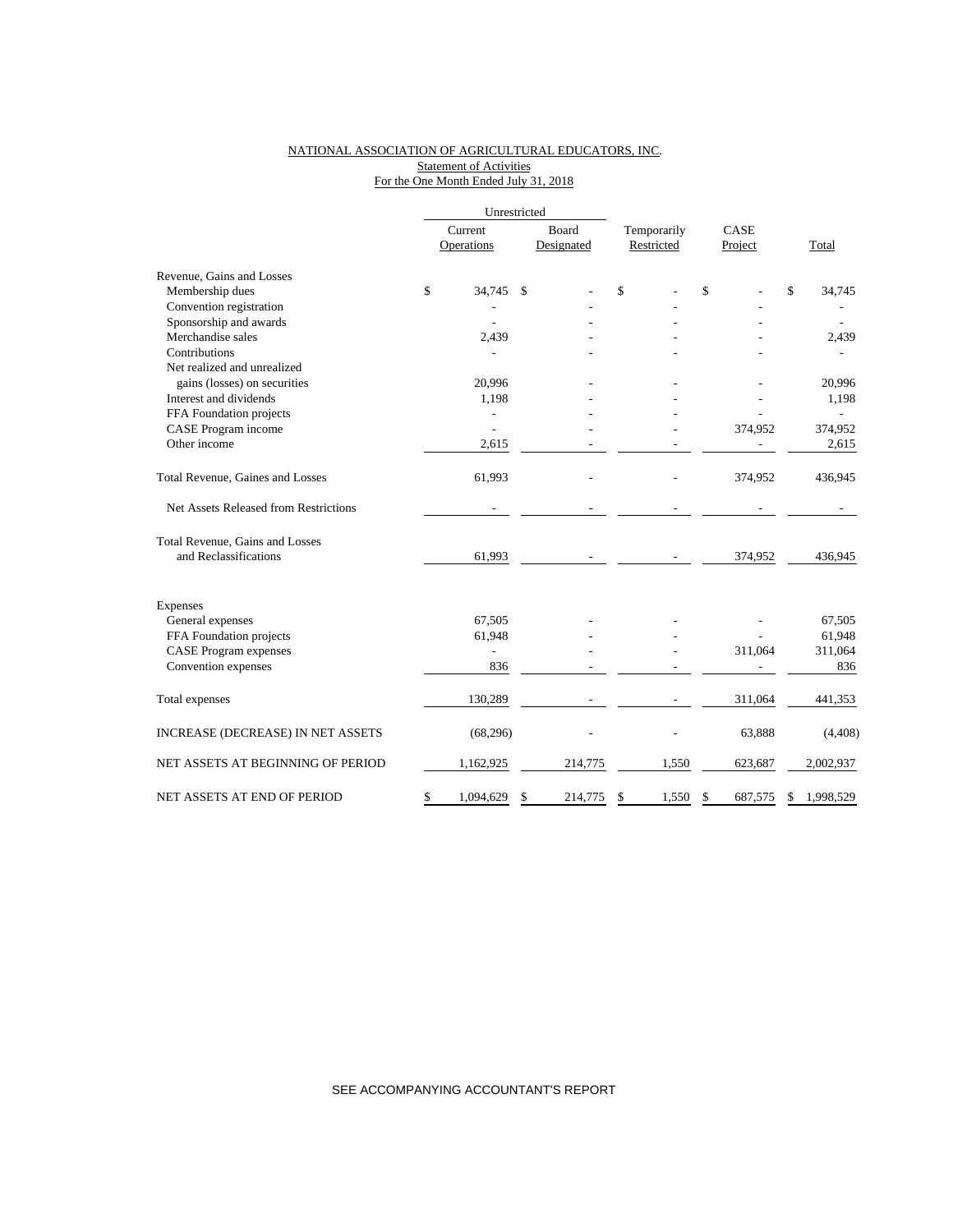## NATIONAL ASSOCIATION OF AGRICULTURAL EDUCATORS, INC. Schedule of Actual vs. Budget

For the One Month Ended July 31, 2018

|                                                       | <b>MONTH</b><br><b>ACTUAL</b> |                          | <b>MONTH</b><br><b>BUDGET</b> |                          | <b>MONTH</b><br><b><i>SVARIANCE</i></b> |                         | YEAR TO DATE<br><b>ACTUAL</b> |                          | <b>YEAR</b><br><b>BUDGET</b> |                 | <b>YEAR</b><br><b><i>SVARIANCE</i></b> |
|-------------------------------------------------------|-------------------------------|--------------------------|-------------------------------|--------------------------|-----------------------------------------|-------------------------|-------------------------------|--------------------------|------------------------------|-----------------|----------------------------------------|
| <b>REVENUE</b>                                        |                               |                          |                               |                          |                                         |                         |                               |                          |                              |                 |                                        |
| Member dues                                           | \$                            | 34,745                   | - \$                          | 34,023                   | -\$                                     | 722 \$                  |                               | 34,745                   | $\mathbb{S}$                 | 408,280         | \$<br>(373, 535)                       |
| Corporate membership dues                             |                               |                          |                               | 1,250                    |                                         | (1,250)                 |                               |                          |                              | 15,000          | (15,000)                               |
| Upper division scholarships                           |                               |                          |                               | 1,667                    |                                         | (1,667)                 |                               |                          |                              | 20,000          | (20,000)                               |
| Delmar scholarships                                   |                               |                          |                               | 625                      |                                         | (625)                   |                               |                          |                              | 7,500           | (7,500)                                |
| Foundation management fees                            |                               | $\overline{a}$           |                               | $\sim$                   |                                         |                         |                               | $\overline{\phantom{a}}$ |                              |                 |                                        |
| Interest and dividends                                |                               | 864                      |                               | 2,917                    |                                         | (2,053)                 |                               | 864                      |                              | 35,000          | (34, 136)                              |
| Net realized and unrealized                           |                               |                          |                               |                          |                                         |                         |                               |                          |                              |                 |                                        |
| gains (losses) on securities                          |                               | 20,996                   |                               |                          |                                         | 20,996                  |                               | 20,996                   |                              |                 | 20,996                                 |
| Merchandise sales<br>Investment income, Life Fund     |                               | 2,439<br>334             |                               | 500<br>1,000             |                                         | 1,939                   |                               | 2,439<br>334             |                              | 6,000<br>12,000 | (3, 561)<br>(11,666)                   |
| Contributions, Legislative Fund                       |                               | ÷,                       |                               | $\omega$                 |                                         | (666)<br>$\omega$       |                               |                          |                              |                 | $\omega$                               |
| Miscellaneous income                                  |                               | $\blacksquare$           |                               | 750                      |                                         | (750)                   |                               |                          |                              | 9,000           | (9,000)                                |
| Scholarship raffle proceeds                           |                               | $\ddot{}$                |                               | $\overline{\phantom{a}}$ |                                         | ÷,                      |                               |                          |                              |                 |                                        |
| Student teacher scholarship revenue                   |                               | $\ddot{}$                |                               | $\overline{a}$           |                                         | ÷,                      |                               | $\overline{a}$           |                              |                 | $\sim$                                 |
|                                                       |                               | $\sim$                   |                               |                          |                                         |                         |                               |                          |                              | 975,000         | (975,000)                              |
| National Teach Ag Campaign<br>Teacher crisis fund     |                               | 2,615                    |                               | 81,250<br>$\blacksquare$ |                                         | (81,250)                |                               | 2,615                    |                              |                 | 2,615                                  |
| <b>BFRDP</b> Grant                                    |                               | $\overline{a}$           |                               |                          |                                         | 2,615<br>$\overline{a}$ |                               | $\sim$                   |                              |                 | $\sim$                                 |
| AEM business manager stipend                          |                               | $\ddot{}$                |                               | 333                      |                                         | (333)                   |                               | $\overline{a}$           |                              | 4,000           | (4,000)                                |
| Nat'l Agriscience Teacher Ambassadors                 |                               |                          |                               | 13,667                   |                                         |                         |                               |                          |                              | 164,000         | (164,000)                              |
| NPS National Ag Ed leadership dinner                  |                               |                          |                               | 352                      |                                         | (13,667)<br>(352)       |                               | $\blacksquare$           |                              | 4,225           | (4,225)                                |
| CASE management fee                                   |                               |                          |                               | 2,000                    |                                         | (2,000)                 |                               | $\overline{a}$           |                              | 24,000          | (24,000)                               |
| Council MMM management fee                            |                               |                          |                               | 417                      |                                         | (417)                   |                               |                          |                              | 5,000           | (5,000)                                |
| Teach AG non-foundation revenue                       |                               |                          |                               | $\overline{\phantom{a}}$ |                                         |                         |                               |                          |                              |                 |                                        |
| FFA Foundation project - TTTK                         |                               |                          |                               | 5,467                    |                                         | (5, 467)                |                               | $\overline{a}$           |                              | 65,600          | (65,600)                               |
| FFA Foundation project - OPAP                         |                               |                          |                               | 1,252                    |                                         | (1,252)                 |                               |                          |                              | 15,025          | (15,025)                               |
| FFA Foundation project - OMSP                         |                               |                          |                               | 1,298                    |                                         | (1,298)                 |                               | $\overline{a}$           |                              | 15,580          | (15,580)                               |
| FFA Foundation project - OT                           |                               |                          |                               | 1,298                    |                                         | (1,298)                 |                               |                          |                              | 15,580          |                                        |
| FFA Foundation project - OYM                          |                               |                          |                               | 1,367                    |                                         | (1, 367)                |                               | $\overline{a}$           |                              | 16,400          | (15,580)<br>(16, 400)                  |
| FFA Foundation project - Lifetime Achievement         |                               |                          |                               | 410                      |                                         | (410)                   |                               |                          |                              | 4,920           | (4,920)                                |
| FFA Foundation project - Outstanding Service Citation |                               |                          |                               | $\ddot{}$                |                                         | $\overline{a}$          |                               |                          |                              |                 |                                        |
| FFA Foundation teacher workshop                       |                               |                          |                               |                          |                                         |                         |                               |                          |                              |                 |                                        |
| FFA Foundation upper division scholarships            |                               |                          |                               | $\ddot{}$                |                                         |                         |                               | ٠                        |                              |                 |                                        |
| FFA Foundation Agriscience Initiative                 |                               |                          |                               | 2,050                    |                                         | (2,050)                 |                               |                          |                              | 24,600          | (24, 600)                              |
| FFA Foundation NATAA/NAII                             |                               |                          |                               |                          |                                         |                         |                               | $\overline{a}$           |                              |                 |                                        |
| FFA Foundation project - XLR8                         |                               |                          |                               | 6,567                    |                                         | (6, 567)                |                               | $\overline{a}$           |                              | 78,800          | (78, 800)                              |
| FFA Foundation communities of practice                |                               |                          |                               | 5,600                    |                                         | (5,600)                 |                               |                          |                              | 67,200          | (67,200)                               |
| FFA Foundation convention internet lounge             |                               | $\blacksquare$           |                               | ÷,                       |                                         | ÷,                      |                               | $\blacksquare$           |                              |                 |                                        |
| CASE program net income                               |                               | 63,888                   |                               |                          |                                         | 63,888                  |                               | 63,888                   |                              |                 | 63,888                                 |
| Convention net income                                 |                               | (836)                    |                               | 5,996                    |                                         | (6, 832)                |                               | (836)                    |                              | 71,950          | (72, 786)                              |
|                                                       |                               |                          |                               |                          |                                         |                         |                               |                          |                              |                 |                                        |
| TOTAL REVENUE                                         |                               | 125,045                  |                               | 172,056                  |                                         | (47, 011)               |                               | 125,045                  |                              | 2,064,660       | (1,939,615)                            |
| <b>EXPENSES</b>                                       |                               |                          |                               |                          |                                         |                         |                               |                          |                              |                 |                                        |
| Salaries                                              |                               | 36,031                   |                               | 32,500                   |                                         | 3,531                   |                               | 36,031                   |                              | 390,000         | (353,969)                              |
| Taxes and benefits                                    |                               | 7,996                    |                               | 9,151                    |                                         | (1, 155)                |                               | 7,996                    |                              | 109,815         | (101, 819)                             |
| Computer service                                      |                               | 3,275                    |                               | 1,667                    |                                         | 1,608                   |                               | 3,275                    |                              | 20,000          | (16, 725)                              |
| Telephone                                             |                               | 288                      |                               | 500                      |                                         | (212)                   |                               | 288                      |                              | 6,000           | (5,712)                                |
| Accounting                                            |                               | 700                      |                               | 1,367                    |                                         | (667)                   |                               | 700                      |                              | 16,400          | (15,700)                               |
| Depreciation                                          |                               | 338                      |                               | 333                      |                                         | 5                       |                               | 338                      |                              | 4,000           | (3,662)                                |
| Rent                                                  |                               | $\omega$                 |                               | 838                      |                                         | (838)                   |                               | $\equiv$                 |                              | 10,050          | (10,050)                               |
| Insurance                                             |                               | 480                      |                               | 1,000                    |                                         | (520)                   |                               | 480                      |                              | 12,000          | (11,520)                               |
| Legal                                                 |                               | $\overline{\phantom{a}}$ |                               | 83                       |                                         | (83)                    |                               |                          |                              | 1,000           | (1,000)                                |
| Office Supplies                                       |                               | 983                      |                               | 1,083                    |                                         | (100)                   |                               | 983                      |                              | 13,000          | (12,017)                               |
| Bank charges and investment fees                      |                               | 2,424                    |                               | 8                        |                                         | 2,416                   |                               | 2,424                    |                              | 100             | 2,324                                  |
| Printing, general                                     |                               | $\sim$                   |                               | 250                      |                                         | (250)                   |                               | $\equiv$                 |                              | 3,000           | (3,000)                                |
| Staff training                                        |                               | $\overline{\phantom{a}}$ |                               | 83                       |                                         | (83)                    |                               | $\equiv$                 |                              | 1,000           | (1,000)                                |
| Taxes and licenses                                    |                               | 130                      |                               | $\overline{4}$           |                                         | 126                     |                               | 130                      |                              | 50              | 80                                     |
| Membership and contributions                          |                               | 120                      |                               | 1,667                    |                                         | (1, 547)                |                               | 120                      |                              | 20,000          | (19,880)                               |
| Travel, staff                                         |                               | 641                      |                               | 2,917                    |                                         | (2,276)                 |                               | 641                      |                              | 35,000          | (34, 359)                              |
| Promotion and marketing                               |                               | 390                      |                               | 2,083                    |                                         | (1,693)                 |                               | 390                      |                              | 25,000          | (24, 610)                              |
| Merchandise and diaries                               |                               | 3,217                    |                               | 417                      |                                         | 2,800                   |                               | 3,217                    |                              | 5,000           | (1,783)                                |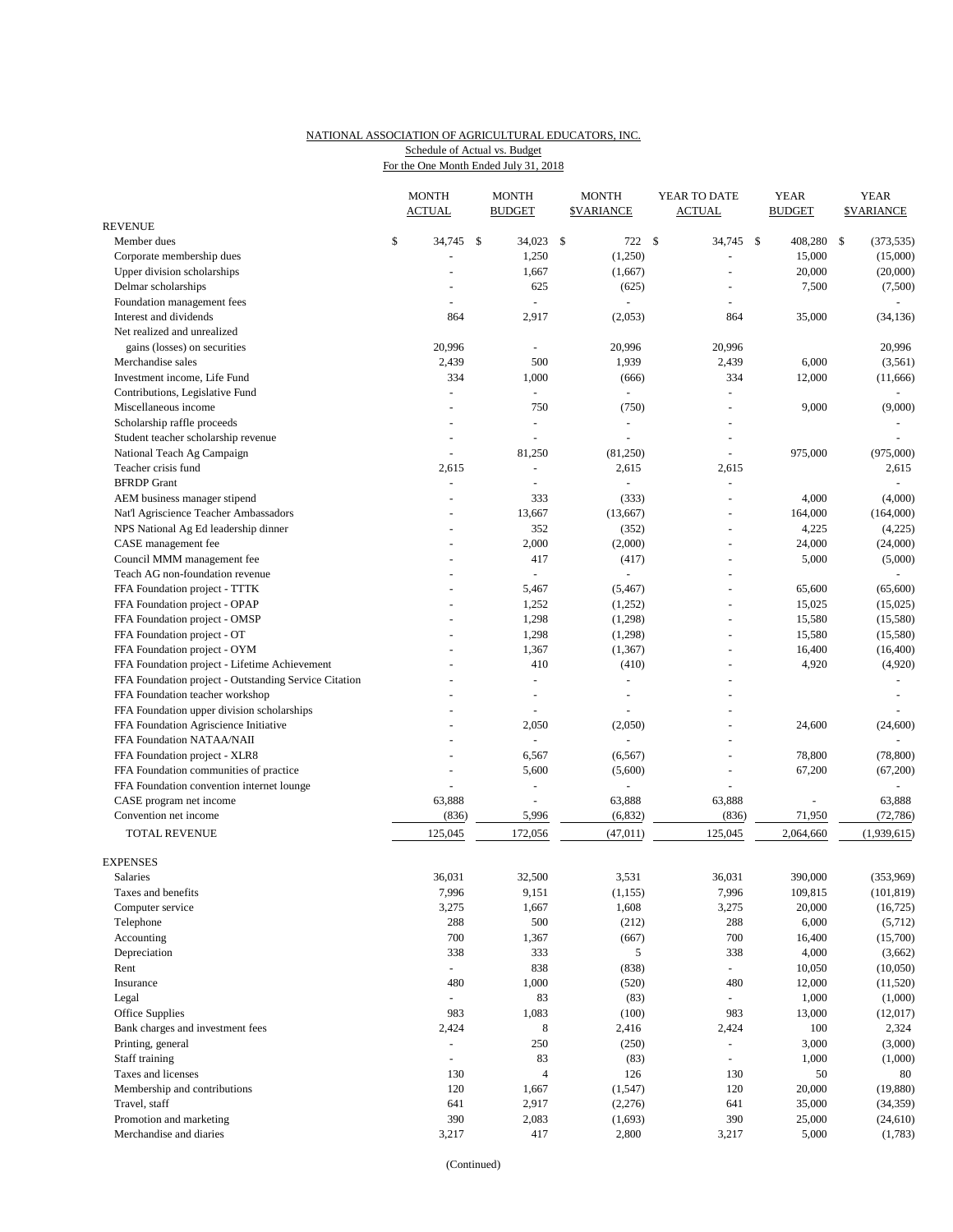## NATIONAL ASSOCIATION OF AGRICULTURAL EDUCATORS, INC. Schedule of Actual vs. Budget

For the One Month Ended July 31, 2018

|                                                       | <b>MONTH</b><br><b>ACTUAL</b> | <b>MONTH</b><br><b>BUDGET</b> | <b>MONTH</b><br><b>\$VARIANCE</b> | YEAR TO DATE<br><b>ACTUAL</b> | <b>YEAR</b><br><b>BUDGET</b> | <b>YEAR</b><br><b><i>SVARIANCE</i></b> |
|-------------------------------------------------------|-------------------------------|-------------------------------|-----------------------------------|-------------------------------|------------------------------|----------------------------------------|
| Photocopying                                          |                               | 8                             | (8)                               | $\sim$                        | 100                          | (100)                                  |
| Postage, general                                      | 1,050                         | 667                           | 383                               | 1,050                         | 8,000                        | (6,950)                                |
| Professional liability insurance                      |                               | 3,285                         | (3,285)                           |                               | 39,425                       | (39, 425)                              |
| Public relations                                      | $\overline{\phantom{a}}$      | 83                            | (83)                              | $\overline{a}$                | 1,000                        | (1,000)                                |
| Delmar scholarships                                   |                               | 625                           | (625)                             |                               | 7,500                        | (7,500)                                |
| Travel, regional secretaries                          | 1,301                         | 1,500                         | (199)                             | 1,301                         | 18,000                       | (16, 699)                              |
| Travel, board of directors                            | 6,173                         | 3,333                         | 2,840                             | 6,173                         | 40,000                       | (33,827)                               |
| Nat'l Teach Ag Campaign                               | 15,103                        | 75,000                        | (59, 897)                         | 15,103                        | 900,000                      | (884, 897)                             |
| FFA Foundation project - TTTK                         | 2,027                         | 3,333                         | (1,306)                           | 2,027                         | 40,000                       | (37, 973)                              |
| FFA Foundation project - OPAP                         |                               | 750                           | (750)                             |                               | 9,000                        | (9,000)                                |
| FFA Foundation project - OMSP                         |                               | 750                           | (750)                             |                               | 9,000                        | (9,000)                                |
| FFA Foundation project - OT                           |                               | 750                           | (750)                             |                               | 9,000                        | (9,000)                                |
| FFA Foundation project - OYM                          |                               | 750                           | (750)                             |                               | 9,000                        | (9,000)                                |
| FFA Foundation project - Lifetime achievement         |                               | 208                           | (208)                             |                               | 2,500                        | (2,500)                                |
| FFA Foundation project - Outstanding service citation |                               | L.                            | $\blacksquare$                    |                               |                              |                                        |
| FFA Foundation teacher workshop                       |                               |                               |                                   |                               |                              |                                        |
| FFA Foundation Regional Grants                        |                               | ÷,                            |                                   |                               |                              |                                        |
| FFA Foundation Agrisciense Initiative                 |                               | 1,667                         | (1,667)                           |                               | 20,000                       | (20,000)                               |
| FFA Foundation XLR8                                   | 4,646                         | 3,333                         | 1,313                             | 4,646                         | 40,000                       | (35, 354)                              |
| FFA Foundation convention internet lounge             | $\overline{\phantom{a}}$      | L.                            | ÷                                 |                               |                              |                                        |
| NPS Ag Ed Leadership dinner                           | $\overline{a}$                | 352                           | (352)                             | $\overline{a}$                | 4,225                        | (4,225)                                |
| Upper division scholarships                           |                               | 1,667                         | (1,667)                           | $\blacksquare$                | 20,000                       | (20,000)                               |
| <b>TTTK</b>                                           | L,                            | L,                            |                                   | $\overline{a}$                |                              |                                        |
| DuPont Agriscience                                    | 40,172                        |                               | 40,172                            | 40,172                        |                              | 40,172                                 |
| Regional grants                                       | $\overline{\phantom{a}}$      | ÷                             | ÷                                 | $\sim$                        |                              |                                        |
| NPS expense                                           | ÷.                            | 417                           | (417)                             | ÷,                            | 5,000                        | (5,000)                                |
| Webinar expense                                       | $\overline{\phantom{a}}$      | 42                            | (42)                              |                               | 500                          | (500)                                  |
| Teacher crisis fund                                   | 500                           | L.                            | 500                               | 500                           |                              | 500                                    |
| Communities of practice expense                       | $\blacksquare$                | 3,167                         | (3,167)                           | $\equiv$                      | 38,000                       | (38,000)                               |
| Substitute teacher hire behinds                       | $\sim$                        | 42                            | (42)                              |                               | 500                          | (500)                                  |
| Website                                               | 1,200                         | 1,500                         | (300)                             | 1,200                         | 18,000                       | (16, 800)                              |
| NATAA stipends                                        | $\overline{\phantom{a}}$      | 10,833                        | (10, 833)                         | $\sim$                        | 130,000                      | (130,000)                              |
| <b>BFRDP</b> expense                                  |                               | ÷,                            |                                   | $\overline{a}$                | $\overline{a}$               |                                        |
| <b>BFPD</b> contract labor                            | $\overline{\phantom{a}}$      | L,                            |                                   |                               | ÷,                           |                                        |
| Credit card expense                                   | 268                           | 333                           | (65)                              | 268                           | 4,000                        | (3, 732)                               |
| Storage                                               |                               |                               |                                   |                               |                              |                                        |
| Professional development                              | $\overline{\phantom{a}}$      | $\overline{a}$                | $\overline{a}$                    | $\overline{\phantom{a}}$      | $\overline{a}$               |                                        |
| Ag ed opportuinty fund                                |                               |                               |                                   |                               |                              |                                        |
| Miscellaneous                                         |                               |                               |                                   | $\overline{a}$                | $\overline{a}$               |                                        |
| <b>TOTAL EXPENSES</b>                                 | 129,453                       | 170,346                       | (40, 893)                         | 129,453                       | 2,044,165                    | (1,914,712)                            |
| NET INCOME (LOSS)                                     | \$<br>(4, 408)                | -\$<br>1,710                  | \$<br>$(6,118)$ \$                | (4, 408)<br>-\$               | 20,495                       | (24, 903)<br>\$                        |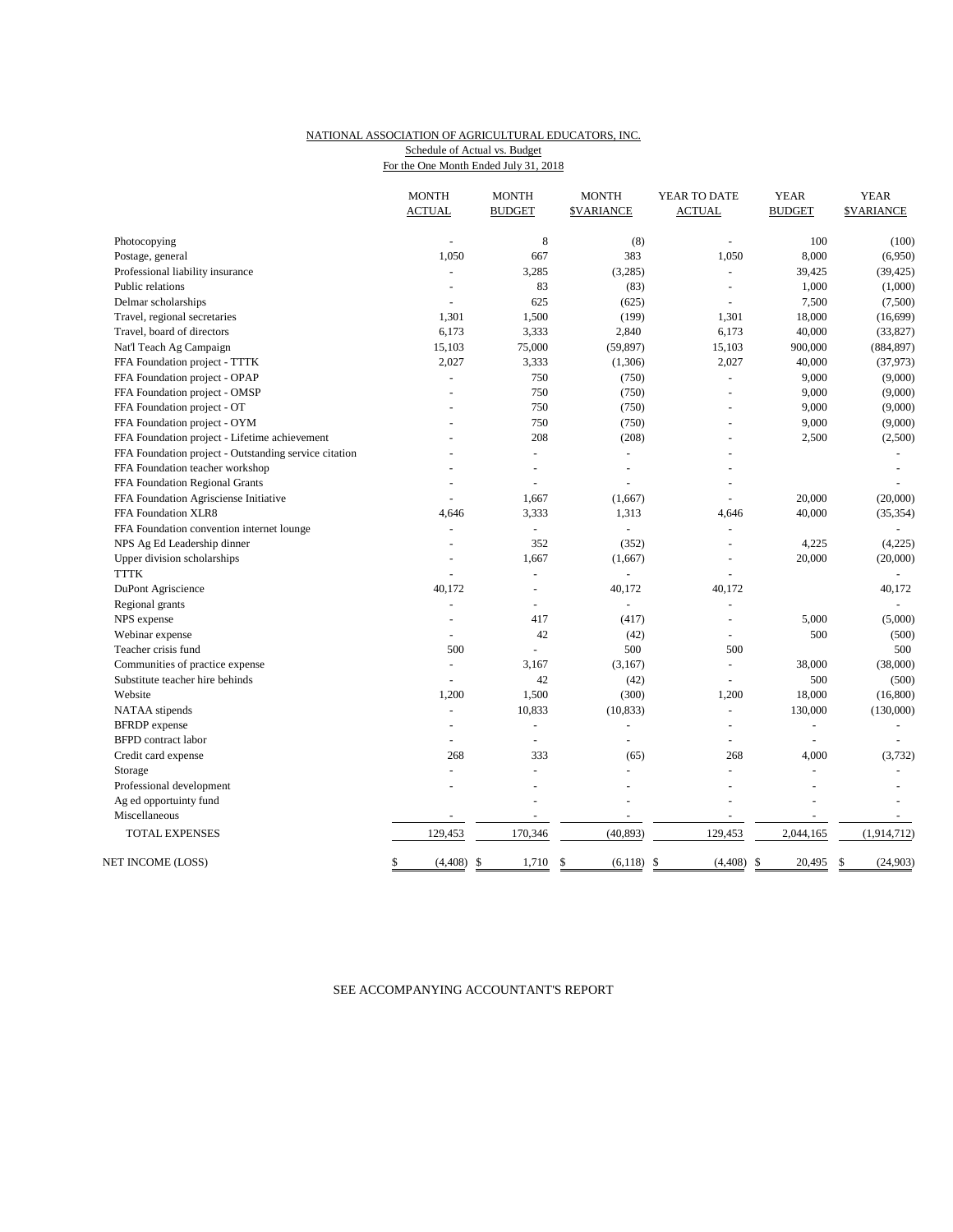#### NATIONAL ASSOCIATION OF AGRICULTURAL EDUCATORS, INC. Schedule of Convention Revenue and Expenses For the One Month Ended July 31, 2018

|  |  | . or any one momentumed surviving the |  |  |
|--|--|---------------------------------------|--|--|
|  |  |                                       |  |  |
|  |  |                                       |  |  |
|  |  |                                       |  |  |

|                                           | <b>MONTH</b><br><b>ACTUAL</b> |       | <b>MONTH</b><br><b>BUDGET</b> |        | <b>MONTH</b><br><b>SVARIANCE</b> |               | YEAR TO DATE<br><b>ACTUAL</b> |       | <b>YEAR</b><br><b>BUDGET</b> |         | <b>YEAR</b><br><b>SVARIANCE</b> |            |
|-------------------------------------------|-------------------------------|-------|-------------------------------|--------|----------------------------------|---------------|-------------------------------|-------|------------------------------|---------|---------------------------------|------------|
| <b>REVENUE</b>                            |                               |       |                               |        |                                  |               |                               |       |                              |         |                                 |            |
| Convention, registration                  | \$                            |       | \$.                           | 10,583 | \$                               | $(10,583)$ \$ |                               |       | \$                           | 127,000 | \$                              | (127,000)  |
| Convention, trade show                    |                               |       |                               |        |                                  |               |                               |       |                              |         |                                 |            |
| Convention, sponsorships - FFA Foundation |                               |       |                               | 5,417  |                                  | (5, 417)      |                               |       |                              | 65,000  |                                 | (65,000)   |
| Convention, host state social             |                               |       |                               |        |                                  |               |                               |       |                              |         |                                 |            |
| Convention, sponsorships                  |                               |       |                               | 1,667  |                                  | (1,667)       |                               |       |                              | 20,000  |                                 | (20,000)   |
| <b>TOTAL REVENUE</b>                      |                               |       |                               | 17,667 |                                  | (17, 667)     |                               |       |                              | 212,000 |                                 | (212,000)  |
| <b>EXPENSES</b>                           |                               |       |                               |        |                                  |               |                               |       |                              |         |                                 |            |
| Convention, plaques and trophies          |                               |       |                               | 167    |                                  | (167)         |                               |       |                              | 2,000   |                                 | (2,000)    |
| Convention, printing                      |                               |       |                               |        |                                  |               |                               |       |                              |         |                                 |            |
| Convention, awards                        |                               |       |                               | 750    |                                  | (750)         |                               |       |                              | 9,000   |                                 | (9,000)    |
| Convention, miscellaneous                 |                               |       |                               |        |                                  |               |                               |       |                              |         |                                 |            |
| Convention, meal functions                |                               |       |                               | 125    |                                  | (125)         |                               |       |                              | 1,500   |                                 | (1,500)    |
| Convention, promotion and marketing       |                               |       |                               | 417    |                                  | (417)         |                               |       |                              | 5,000   |                                 | (5,000)    |
| Convention, postage and shipping          |                               |       |                               | 333    |                                  | (333)         |                               |       |                              | 4,000   |                                 | (4,000)    |
| Convention, equipment rental              |                               |       |                               | 2,000  |                                  | (2,000)       |                               |       |                              | 24,000  |                                 | (24,000)   |
| Convention, host state social             |                               |       |                               |        |                                  |               |                               |       |                              |         |                                 |            |
| Convention, committee expense             |                               |       |                               | 379    |                                  | (379)         |                               |       |                              | 4,550   |                                 | (4,550)    |
| Convention, sponsorships - FFA Foundation |                               |       |                               | 4,583  |                                  | (4,583)       |                               | ٠     |                              | 55,000  |                                 | (55,000)   |
| Convention, travel/board of directors     |                               | 836   |                               | 1,917  |                                  | (1,081)       |                               | 836   |                              | 23,000  |                                 | (22, 164)  |
| Convention, staff travel                  |                               |       |                               | 1,000  |                                  | (1,000)       |                               |       |                              | 12,000  |                                 | (12,000)   |
| <b>TOTAL EXPENSES</b>                     |                               | 836   |                               | 11,671 |                                  | (10, 835)     |                               | 836   |                              | 140,050 |                                 | (139, 214) |
| NET INCOME (LOSS)                         | \$                            | (836) | -S                            | 5,996  | S                                | (6,832)       | \$                            | (836) | -S                           | 71,950  |                                 | (72, 786)  |